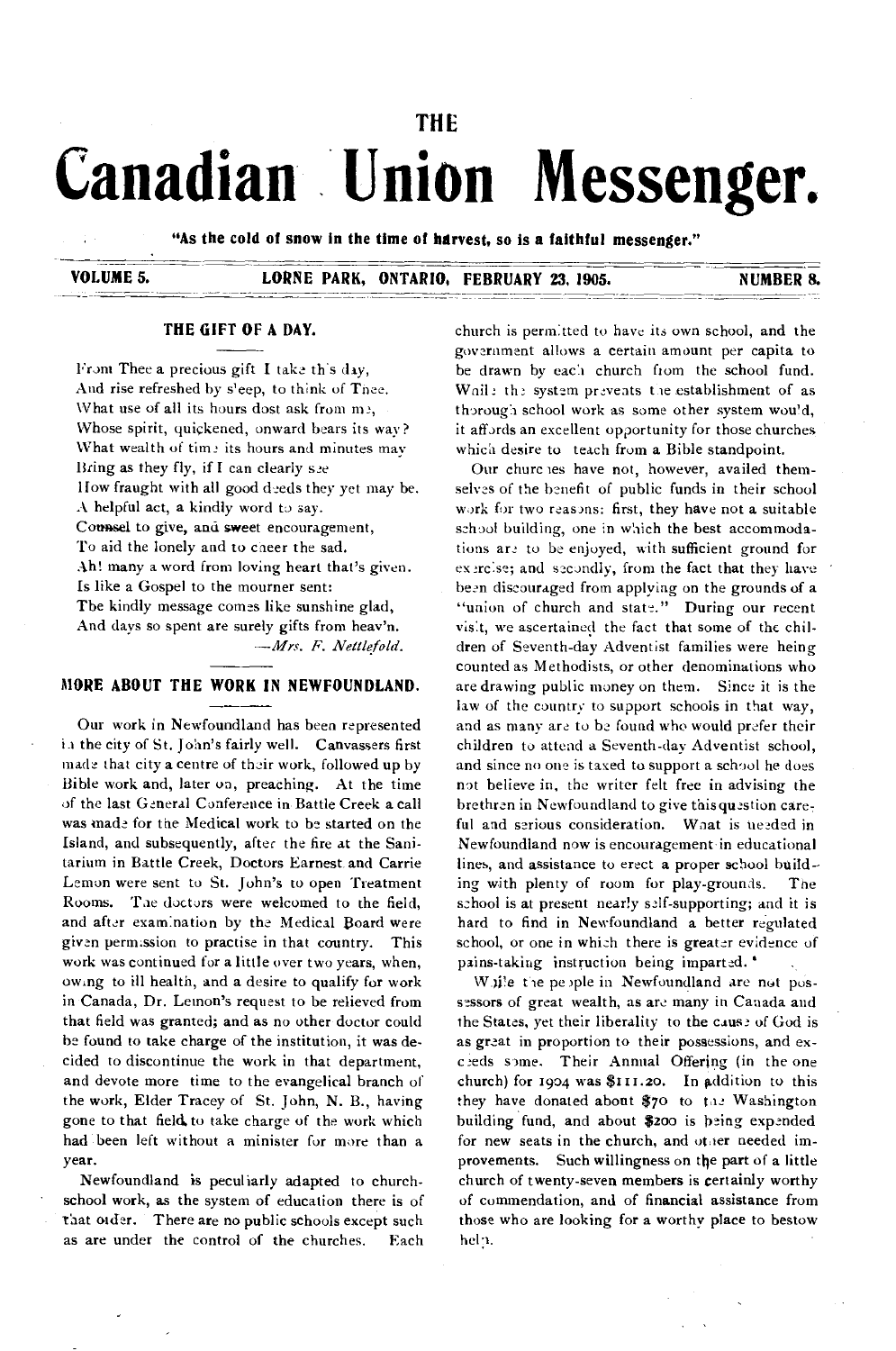One who has never visited one of these island mission fields has little idea of what the believers there have to contend with; or of the obstacles to the advancement of the work they have to encounter; but all know that God's word informs us that "The isles shall wait for thy law," and this field is a demonstration of the truthfulness of the word.

The writer will be g'ad to correspond at any time with any one interes.ed in th's field as will also Elder F. A. Tracey, St. John's, Newfoundland.

S. D. HARTWELL.

#### **\$43,034A** *I .*

The above is the amount still needed to-day, Fcb. 7, to make up the \$100,000 to be used for the building up of the work at the headquarters in Washington, D. C. In order that this sum may be supplied by the IIth of May, when the General Conference will open in Washington, an average of  $\S$ 3,238.37 must be given each week. This would mean a large increase on the donations of last week, which were \$1,368.38. At this rate the whole amount would not be supplied before the loth of September; 1905. Wdl not every reader of this article help at once by liberal donations to lighten the hearts of. those bearing responsibilities at the head of the work ? A united, cheerful effort will quickly finish this work.

The following testimony, written January 11, will be appreciated by every reader of this paper:—

" I appeal to all who have means to make a determined effort to carry out the instruction God has given regarding the establishment of a sanitarium in Takoma Park. Let our people rally to the support of this important enterprise. Let the churches in every state act their part, that the work in Washington may not come to a standstill. Let us make liberal gifts to this work, and the Lord will bless us in it. We can not see this work coming to a standstill While it is but half done. It need not come to a standstill if all our people will come up to the help of the Lord. Let us come up to the help of the Lord, to the help of the Lord against the m:ghty powers of darkness." J. S. WASHBURN.

### **THE SABBATH•SCHOOL LESSONS.**

Dear Brother,—

I feel constrained to write a few words through the MESSENGER to the committee who compile our Sabbath-school quarterlies, to show how highly we are appreciating them here. We never seemed to feel the power of the Spirit of God in these beautiful studies as we do this quarter. The underlying principles appear so clear, and the historic notes help us so much to gain an understanding of this time, and they are such a help in the work of building up a character that will stand in the great day of God.

So many are putting off this work until they shall see the troubles of the last days, thinking that there will be time then to prepare. We are just filled with gratitude that our lessons teach us differently,-that we are to prepare by studying God's word more diligently, by beholding more continuously, so that we become even as our Lord, and are prepared to overcome Lae obstacles thrown in our way, ever praying that God will continue to bless the Sabbath-school lessons, and use them  $t$  is glory in the salvation of many precious souls.

> Yours in the work, AN AGED SISTER.

#### **KNOWLTON SANITARIUM.**

Very little has been said through the MESSENGER about the needs of the Sanitarium at Knowlton. We wish to extend to all an invitation to have a part in this important work. It may be asked, can not the Sanitarium maintain itself? To this we answer, "Yes: but it had to he purchased, furnished, and equipped, and this all cost considerable money."

Good work is being done at the Sanitarium, and already, it is too small to meet the demands of the public. Some improvements, a small addition, more furniture and equipments, are absolutely necessary in early spring, in order to do successful work, and meet the demands of the institution.

Knowlton Sanitarium is, and will be, a centre for training medical workers for Canada, and all of our people should take a special interest in this work. We appeal to eyery Sabbath-keeper in Canada to assist at this time in providing the necessary means for the Sanitarium improvements.

If all are not able to give a hundred dollars, let each give what he can. Give something, for every dollar helps; it will be a blessing to the work at this time, and you will be blessed in giving it.

It is not designed to increase the size of the Sanitar.um beyond what is actually needed for the work to be accomplished there. Every dollar will be judiciously expended, so do not hesitate to send in your contributions. There are many calls for money. Our two academ es need careful attention and interest. All realize th s. Yet this need not defer any from c ontr.buting to the medical work at Knowlton, which is designed to prepare workers for the whole Dominion.

When the San tarium is well equ pped and put in proper condition for successful work, it will go on,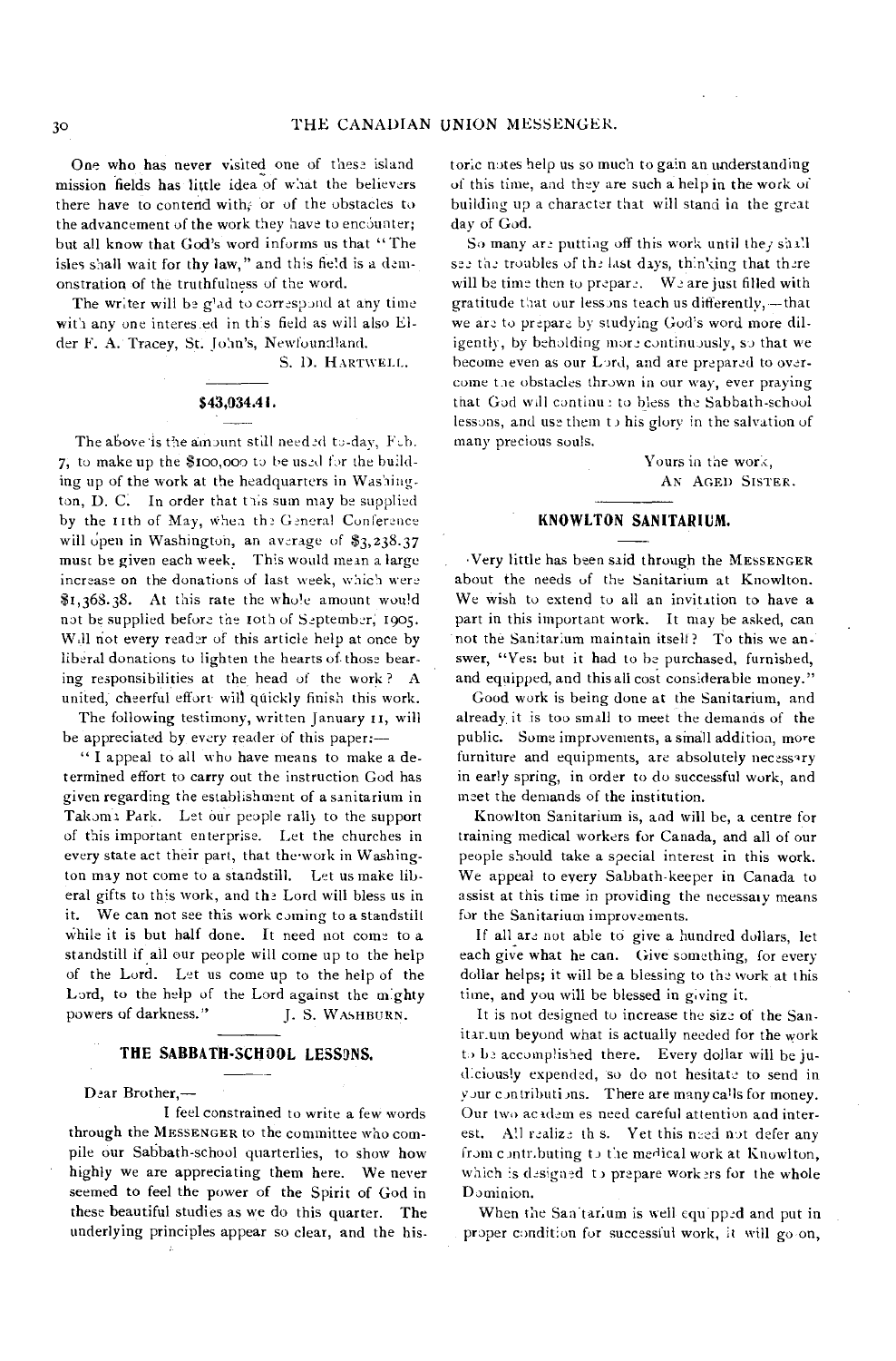be self-supporting, and a great blessing to the cause in Canada. Come to her help just now, brethren and sisters. Do it now so that the improvements can be made early in the spring before the summer rush comes on.

We do not present this simply to have something to say. It is imperative that something be done at once, and we want you all to have a share in doing it. Please consider the matter carefully and prayerfully, and then help what you can, and it will be greatly appreciated, and blessed of God.

Send all money for this purpose to Elder S. A. Farnsworth, Knowlton, Que.

W. H. THURSTON.

#### **A TRACT WITH A RECORD.**

Less than a month ago the Review and Hera'd Publishing Association of Washington D. C., began the publishing of the tract "An Appeal to Clergy." Before the first edition of 40,000 was off the press, orders were received for more than the whole edition, and another edition of double the size was printed, making in all 120,000. This too was ordered, the tracts were finished, and another edition of 40,000 was at once put on the press. These flowed out to all parts of the country in like manner and yet another edition was necessary, making in all 200,000. This is also gone, and still another edition of 40,000 is on the press and orders are already in for a large part of this.

Thus in about a month practically a quarter of a million copies of this tract have been ordered. It is indeed gratifying to think of the amount of good that will be done by this publication. It was prepared by a number of our ministers, sent to the clergy of Washington, D. C., and published in the Washington "Post." It presents the Sabbath question so perfectly that minister or lay member cannot but appreciate the vital truths contained therein.

Let the good work go on. If you are circulating this tract, keep it going. If not, send to your tract society for a supply. 40 cents per hundred, \$3.75 per thousand, postpaid.

"Goodness is the only investment that never fails."

# **QUARTERLY REPORT OF ONTARIO SABBATH-SCHOOL,**

|                  | Membership              | Average<br>Attendance | Whole Am't<br>of Offerings | Expense<br>for Quarter | Donated<br>to missions | Donated to<br>Haskell Home |
|------------------|-------------------------|-----------------------|----------------------------|------------------------|------------------------|----------------------------|
| TO 30N TO        | 41                      | $25 -$                | \$8.51                     | \$6.72                 | \$1.79                 | \$                         |
| HAMILTON         | 22                      | 17                    | 25.21                      | 2.25                   | 15.21                  | 7.75                       |
| GMLT             | IO                      | 9                     | 4.34                       |                        | 4.34                   |                            |
| BOUCK'S HILL     | ŢO                      | 9                     | 13.75                      |                        | 12.45                  | 1.30                       |
| <b>GUELFH</b>    | 16                      | 12                    | 14.99                      | 5.06                   | 6.53                   | 3.40                       |
| ALBUNA           | 15                      | 9                     | 3.56                       | 3.56                   |                        |                            |
| BELLEVILLE       | 14                      | H                     | 4.47                       | .47                    | 3.05                   | .95                        |
| [1] WOODSTOCK    | 17                      | I <sub>4</sub>        | 5.34                       | 1.75                   |                        | 1.                         |
| LONDON           | 41                      | 30                    | 12.26                      | 3.90                   | $3.36\,$               |                            |
| <b>SELTON</b>    | 25                      | 19                    | 6.03                       | 3.23                   | $\cdot$ .94            | 1.86                       |
| [2] BRANTFORD    | 24                      | 17                    | 10.64                      | 1.20                   | 2.69                   | $-1.75$                    |
| [3] LINDSAY      | 22                      | $\mathbf{H}$          | 6.91                       | 3.80                   | 2.64                   |                            |
| [4] LYNDEN       | 10                      | 8                     | 2.93                       | .45                    | .98                    |                            |
| MARKHAM          | $\overline{\mathbf{4}}$ | $\overline{4}$        | .43                        |                        | .43                    |                            |
| $[5]$ St. Thomas | 16                      | 13                    | 7.14                       | 5.40                   |                        |                            |
| <b>KENVENGEH</b> | 24                      | $\bf{11}$             | 4.86                       |                        | 4.36                   |                            |
| PETERBOROUGH     | 8                       | 6                     | 1.75                       | 1.75                   |                        |                            |
| <b>MUSKOKA</b>   | 8                       | 8                     | 2.68                       | 2.68                   |                        |                            |
| Снатнам          | 21                      | II                    | 5.85                       | 1.75                   | 2.72                   | 1.38                       |
| IRIQUOIS         | 32                      | 13                    | 5.12                       | 2.77                   | 2.35                   |                            |
| LORNE PARK       | 2I                      | 16                    | 3.37                       | 3.26                   | .11                    |                            |
| <b>EXETER</b>    | 22                      | 13                    | 5.                         |                        | 5.                     |                            |
| HOME DEPARTMENT  | 15                      |                       | 4.32                       |                        | 4.32                   |                            |
| <b>TOTALS</b>    | 438                     | 286                   | \$159.46                   | \$50.                  | \$78.77                | \$19.39                    |

[I] \$2.59 not stated what for. [2] \$5. donated to Galt Church fund. [31 \$.47 not stated what for. [4]  $I.56$  not stated what for. [5]  $I.74$  not stated what for.